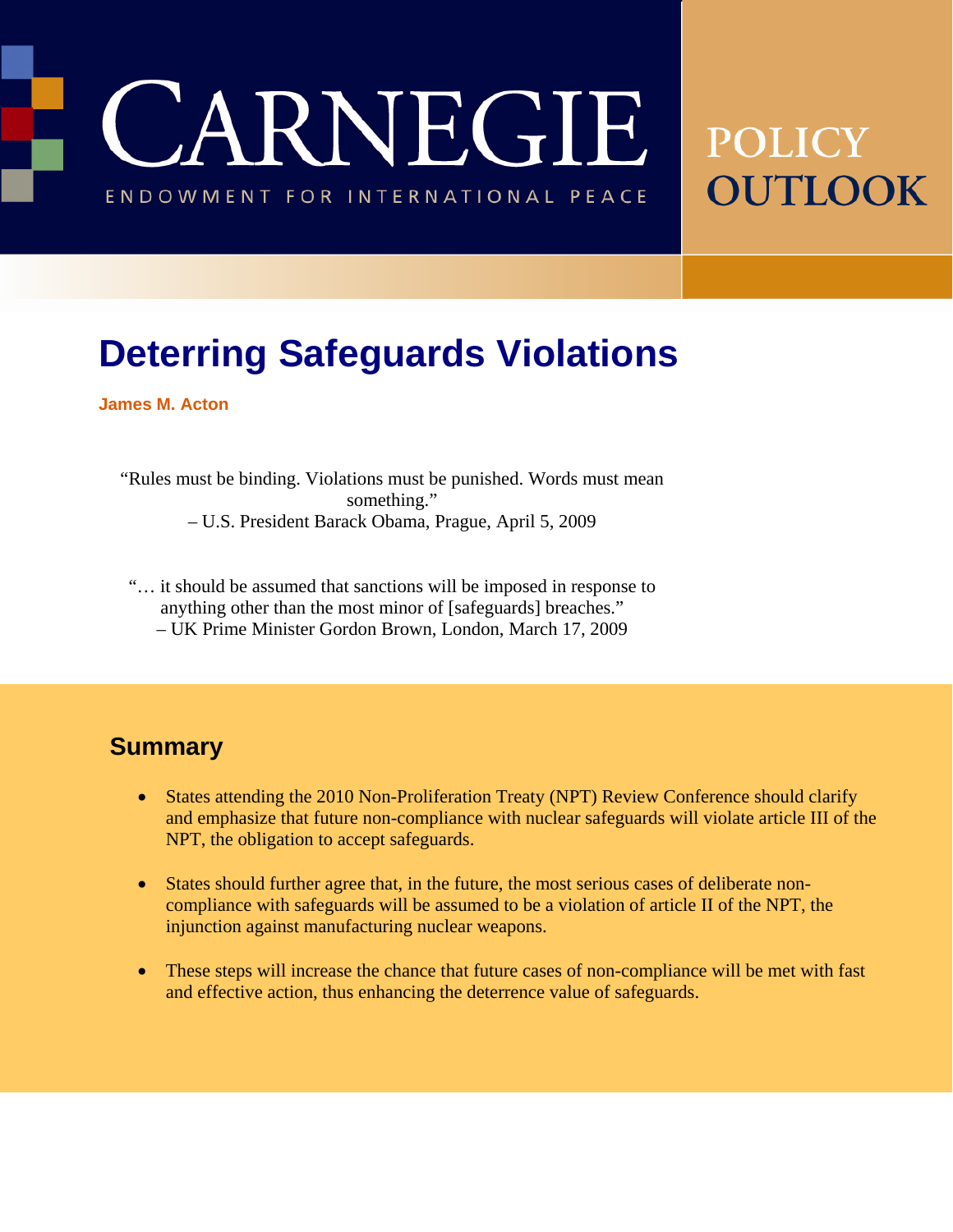#### **Introduction**

The principal weakness of today's nonproliferation regime is enforcement. Specifically, the international community seems unable to authorize and implement quick and robust action when a state breaks the rules. When the International Atomic Energy Agency (IAEA) finds a state in non-compliance with its safeguards obligations, the responsibility for finding an appropriate response falls largely on the United Nations Security Council.<sup>1</sup> Unfortunately, as the Security Council's dealings with Iran and the Democratic People's Republic of North Korea (DPRK) have demonstrated, forging consensus for action can be extremely difficult.<sup>2</sup> Even before agreeing on *what* to do, there are inevitably arguments about *whether* any response beyond words is appropriate. These debates are partly due to the perception among some states that non-compliance with safeguards usually amounts to nothing more than minor reporting failures, and that it poses no threat to international peace and security.

Debates over how the Security Council should respond to non-compliance can literally take years. This delay undermines the essential deterrence value of safeguards. It is already a serious problem. If nuclear power becomes ever more widely used in response to climate change and concerns about energy security, it will only increase in significance. If the anticipated nuclear renaissance is not to turn into a proliferation renaissance, states must be made to recognize that if they are caught willfully violating their obligations, they and their friends will be unable to delay a meaningful international response for long.

The 2010 Review Conference for the Non-Proliferation Treaty (NPT) provides an important opportunity to address the challenge of non-compliance. The last Review Conference, in 2005, was a failure. Since then, however, the nuclear-weapon states, led by the United Kingdom and the United States, have tried to breathe life back into the grand bargain at the heart of the NPT; by recommitting themselves to work in good faith toward the abolition of nuclear weapons, they are hoping that others will reciprocate by agreeing to the steps that are needed to bolster the nonproliferation regime.<sup>3</sup> Skeptics have argued that disarmament (or lack thereof) was never anything more than a convenient excuse for inaction by states that opposed strengthening the nonproliferation regime for other reasons. The 2010 NPT Review Conference provides a test of the new strategy. Success in forging consensus around enhanced nonproliferation measures would make it significantly easier for the United States and other governments to persuade their constituents of the concrete security benefits of disarmament.

Responding to non-compliance is a promising area for progress at the 2010 Review Conference, because it imposes no additional burden on states that are playing by the rules.<sup>4</sup> The prospects for non–nuclear-weapon states (almost all of which are in compliance with their commitments) agreeing that additional obligations should be mandatory are not good. Thus agreement that all states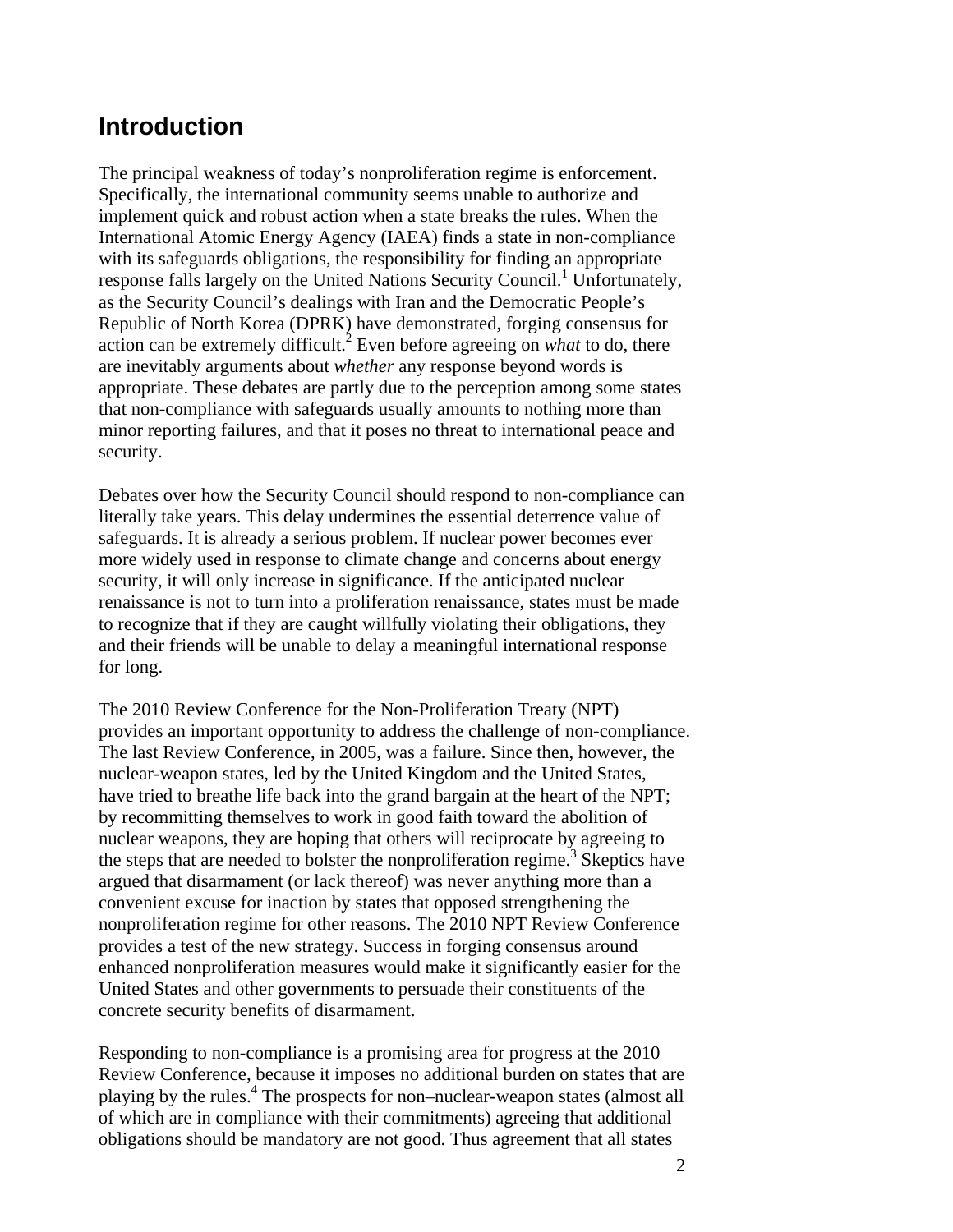should accept the Additional Protocol (an enhanced safeguards agreement) is very unlikely.<sup>5</sup> The Review Conference is not the right forum for addressing other steps, such as strengthened export controls, where the debate primarily takes place in the Nuclear Suppliers Group. In contrast, responding more decisively to non-compliance could be a more productive focus.

#### **Why Safeguards Matter**

The basis for the application of nuclear safeguards is the agreement that each non–nuclear-weapon state party to the NPT is obliged to conclude with the IAEA. This agreement, known as the Comprehensive Safeguards Agreement, sets out states' reporting requirements and the rights of the IAEA to conduct inspections to verify states' reports.

There is a widespread perception that violations of a safeguards agreement are not usually a proliferation concern. For example, the IAEA Board of Governors played down the seriousness of safeguards violations in the Republic of Korea by stating that "the quantities of nuclear material involved have not been significant"<sup>6</sup> and by failing to make a formal finding of noncompliance.<sup>7</sup> While safeguards violations can vary in their severity, $^8$  the "small quantities" excuse is, by itself, a poor reason for not finding a state in non-compliance. After all, as the Board of Governors itself tacitly recognized in the case of Iran, a state can conduct all the research and development necessary to manufacture nuclear weapons with a small quantity of nuclear material.

Similarly, reactions to Iran's safeguards violations, particularly among nonaligned countries, also illustrate a worryingly permissive attitude toward noncompliance with nonproliferation agreements. $\overline{9}$  For instance, those who argue that Security Council action against Iran is unjustified regularly point to the finding in all IAEA reports on Iran since November 2004 that there has been no diversion of declared nuclear material.10 Their tacit implication is that safeguards violations only become significant when a state has actually diverted nuclear material; lesser violations—such as reporting failures or refusing access to inspectors—do not represent a proliferation concern and can be more-or-less ignored. Indeed, few expressed concern over Iran's recent refusals to provide design information for its reactor under construction at Arak and to allow IAEA inspectors access to the facility.

The argument that it is the diversion of nuclear material, as opposed to reporting failures, that should set the benchmark for enforcement action is legally flawed since the diversion of nuclear material *is* the failure to report fully on its use!<sup>11</sup> Thus, trying to draw a distinction between "mere" reporting failures and the actual diversion of nuclear material is meaningless. Indeed, this is precisely why the IAEA does not claim in its six reports on Iran before November 2004 that there was no diversion of declared nuclear material;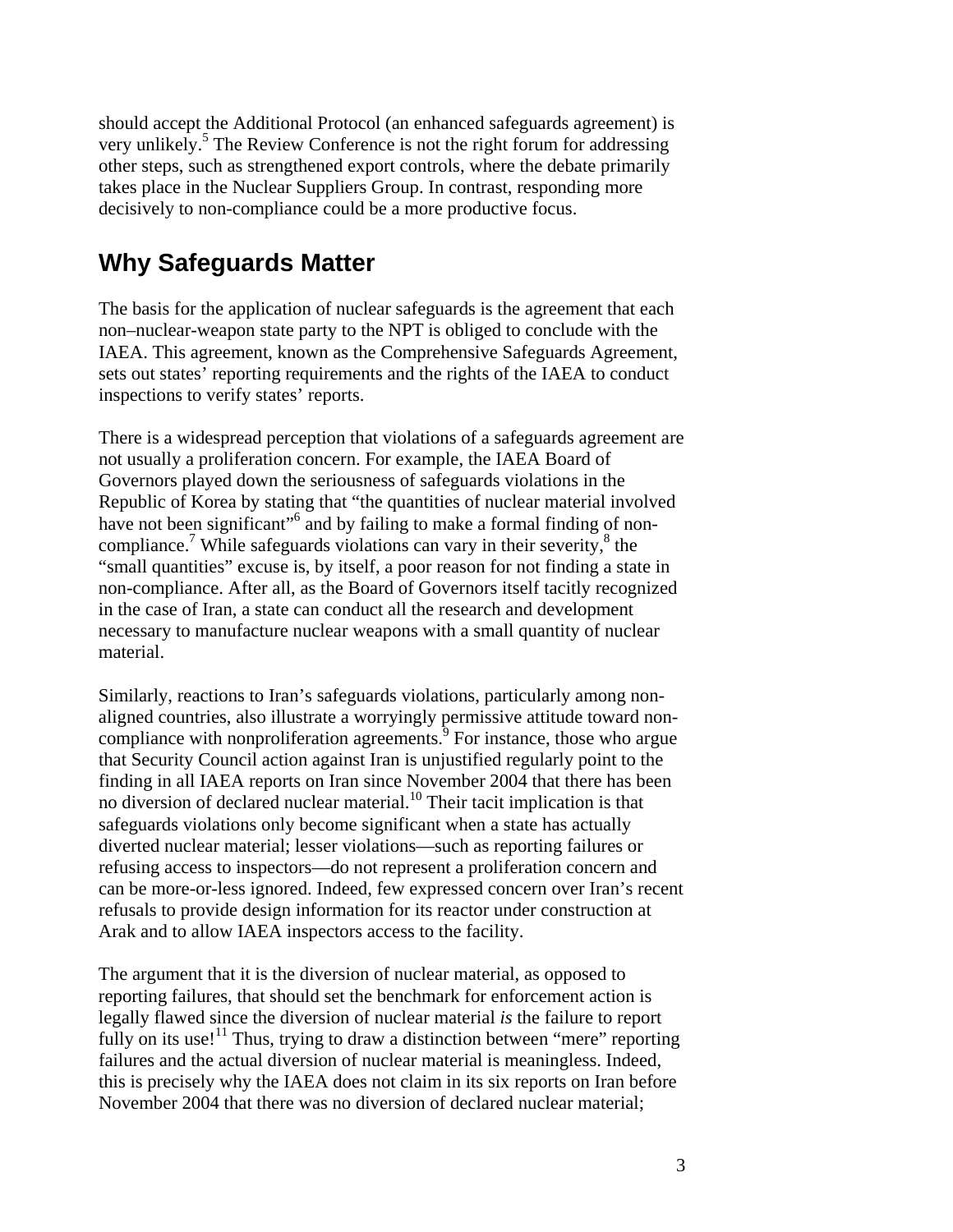there were diverted nuclear materials in Iran until it had rectified its past reporting failures and those corrections had been verified.

Moreover, downplaying safeguards violations is short-sighted from a policy perspective since reporting and inspections are central to the purpose of the NPT. Security is, as George Perkovich has remarked, the often-ignored "fourth pillar" of the NPT (nonproliferation, disarmament, and promoting the peaceful use of nuclear energy are the widely recognized three). The treaty's basic security logic is that a state will be more secure and less likely to acquire nuclear weapons if it is convinced that its neighbors (and any other states it worries about) are not proliferating. Similarly, the neighbors will also be more likely to refrain from proliferation if they are convinced that the first state is showing similar restraint. The transparency regime created by safeguards is central to this confidence building and therefore to the whole purpose of the NPT. For this reason it is self-defeating to dismiss intentional safeguards violations as minor technical issues.

### **Making Safeguards Matter**

The problem of states' unwillingness to take safeguards violations seriously is compounded because it is unclear whether such violations also constitute noncompliance with the NPT. (There is not even a formal mechanism in the treaty for adjudicating compliance.) This is detrimental from an enforcement perspective because there is a sense among many states that safeguards violations are less serious than NPT violations. It is, therefore, easier for states to oppose robust enforcement action if safeguards non-compliance does not necessarily constitute NPT non-compliance.

Russia, in particular, has often argued behind the scenes against sanctions on Iran on the grounds that NPT violations have not been proven.<sup>12</sup> Russian officials have not publicly set out their legal analysis, but respected analyst Alexei Arbatov reflected their thinking when, after describing Iran's nuclear program, he wrote that, "all this is not enough to accuse Iran of a formal breach of the letter of the NPT; after all, these activities may be dismissed as purely scientific endeavors or theoretical projects to hedge for possible future security threats.... $"^{13}$ 

In fact, there is a very strong case for arguing that safeguards non-compliance *does* constitute a violation of article III of the NPT. This article obliges non– nuclear-weapon states to "accept" IAEA safeguards. It is certainly logical to argue that abiding by a safeguards agreement is an inherent part of accepting it (although a fuller analysis of this point would need recourse to the negotiation history of the treaty). Arguing the contrary would seem to rob article III of any distinctive meaning within the NPT.<sup> $14$ </sup> After all, if accepting safeguards does not require complying with them then, except in the trivial case of "rejecting" an entire safeguards agreement outright, it would be impossible for a state to ever violate article III!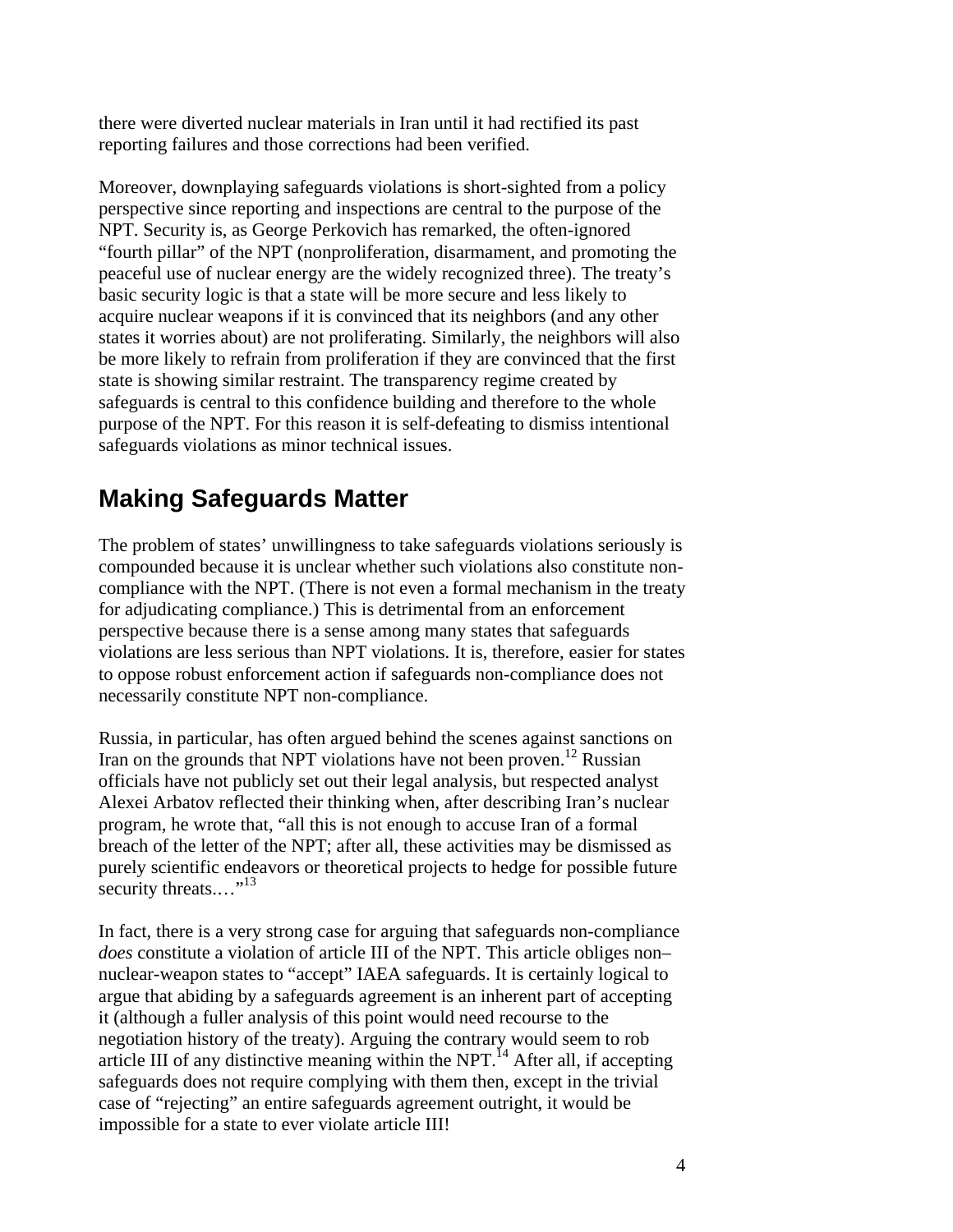It is possible, although rather strained, to argue that safeguards noncompliance is not tantamount to article III non-compliance by pointing to a difference in wording between the NPT and the Comprehensive Safeguards Agreement.<sup>15</sup> According to the former, the aim of safeguards is to prevent the "diversion of nuclear energy from peaceful uses to nuclear weapons or other nuclear explosive devices."16 The latter, however, sets out the aim as the detection of "the diversion of … nuclear material from peaceful nuclear activities to the manufacture of nuclear weapons or of other nuclear explosive devices *or for purposes unknown*."17 One could argue, from this difference, that safeguards non-compliance only constitutes NPT non-compliance if the IAEA determines that nuclear material was diverted to the manufacture of nuclear weapons; indeed, this appears to be the essence of the Russian position. There are various counter arguments, including the fact that since the IAEA is not tasked with assessing states' intentions, the Russian position is unreasonable.18 Another is the general principle of *lex specialis derogat generali* (a more specific law supersedes a more general one), which suggests that the more specific Comprehensive Safeguards Agreement should be used to clarify uncertainties in the interpretation of the more general NPT.

The weight of legal argument falls on the side of those who argue that safeguards non-compliance does constitute non-compliance with article III. Still, the Review Conference could usefully address the issue. Specifically, **states party to the NPT should clarify and emphasize at the 2010 Review Conference that, in the future, non-compliance with safeguards agreements will violate article III of the NPT**. Such a statement would be a clear signal of these states' intention to enforce safeguards agreements more quickly and effectively than to date.

Such a declaration would, of course, not predetermine the Security Council's response. Each of the permanent five members would still be able to veto any course of action they opposed. Indeed, if the Director General could confirm that a non-compliant state was cooperating fully and proactively, the Council might well choose to refrain from any kind of punitive sanction. But the declaration would help change the starting assumption among Council members from near indifference about safeguards violations to the supposition that they must be taken seriously.

It is worth emphasizing that the declaration would *not* amount to an amendment of the NPT. Indeed, there are clear precedents for the Review Conference taking similar steps. For example, article IV of the NPT asserts the "inalienable right" of states in compliance with articles I and II of the treaty to nuclear energy for peaceful purposes. Article IV does not explicitly condition this right upon compliance with article III. At the 2000 NPT Review Conference, however, states recognized, in the Final Document, that article IV rights do depend on compliance with article III.<sup>19</sup>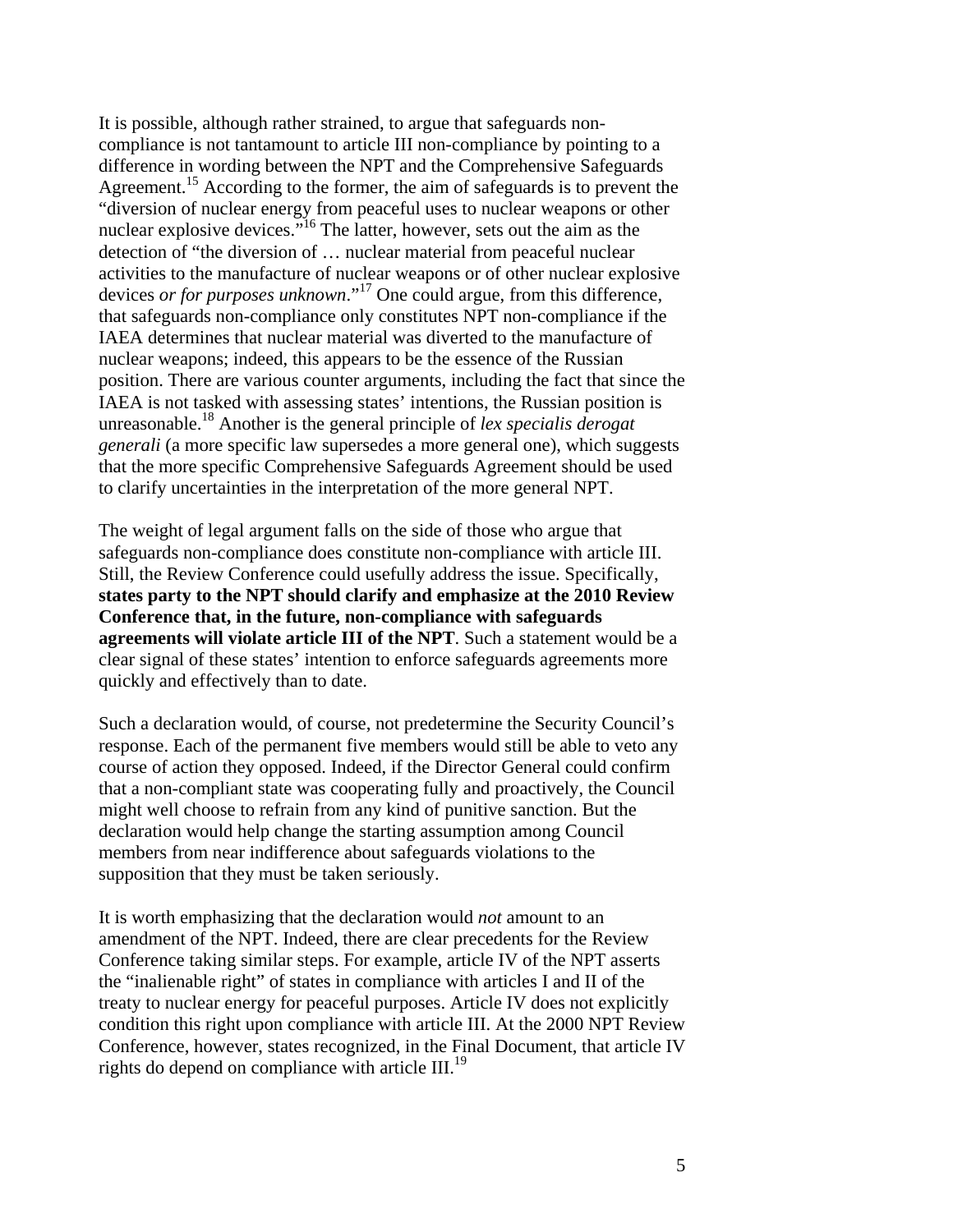## **Dealing With the Most Serious Violations**

Much more controversial is a potential connection between safeguards noncompliance and non-compliance with article II of the NPT. $^{20}$  Article II contains the fundamental injunction on non–nuclear-weapon states "not to manufacture or otherwise acquire nuclear weapons." As discussed above, Russia has opposed sanctions on Iran on the grounds that its intent to manufacture nuclear weapons has not been proven. In contrast the United States has argued that the nature and scope of Iran's safeguards violations prove that it has violated article  $II.^{21}$ .

The Review Conference should try and clarify this issue. Because article II violations are the least likely to be overlooked, agreement that the most serious safeguards violations are tantamount to non-compliance with article II would be a significant deterrent to proliferation. Therefore, **states at the 2010 NPT Review Conference should agree that, in the future, the most serious cases of deliberate safeguards non-compliance will be assumed to be noncompliance with article II of the NPT, as well as article III**. Before suggesting how the "most serious" safeguards violations might be defined, a brief legal justification for this proposal is presented.

Article II of the NPT prohibits states from the "manufacture" of nuclear weapons. The meaning of this term is clarified in the treaty's negotiating history. Specifically, "facts indicating that the purpose of a particular activity was the acquisition of a nuclear explosive device would tend to show noncompliance" with article II.22 Under this interpretation, it is the *intent* behind a state's action that determines whether it is compliant with article II.

The IAEA is, however, neither legally entitled nor practically equipped to assess intent. At the moment, it is effectively impossible to prove an article II violation until it is too late (such as a non–nuclear-weapon state conducting a nuclear test). This is a deeply problematic situation but could be partially rectified by the Review Conference recognizing that the most serious safeguards violations constitute evidence of the intention to build nuclear weapons and hence can be assumed to violate article II.

For such an agreement to be practically useful, of course, states would have to agree which safeguards violations were the most serious. One possibility would be to define them as:

- the diversion of one significant quantity or more of nuclear material (whether in one large batch or multiple smaller batches) to an undeclared or unsafeguarded facility; or
- the unilateral termination of safeguards required by a state's safeguards agreement; or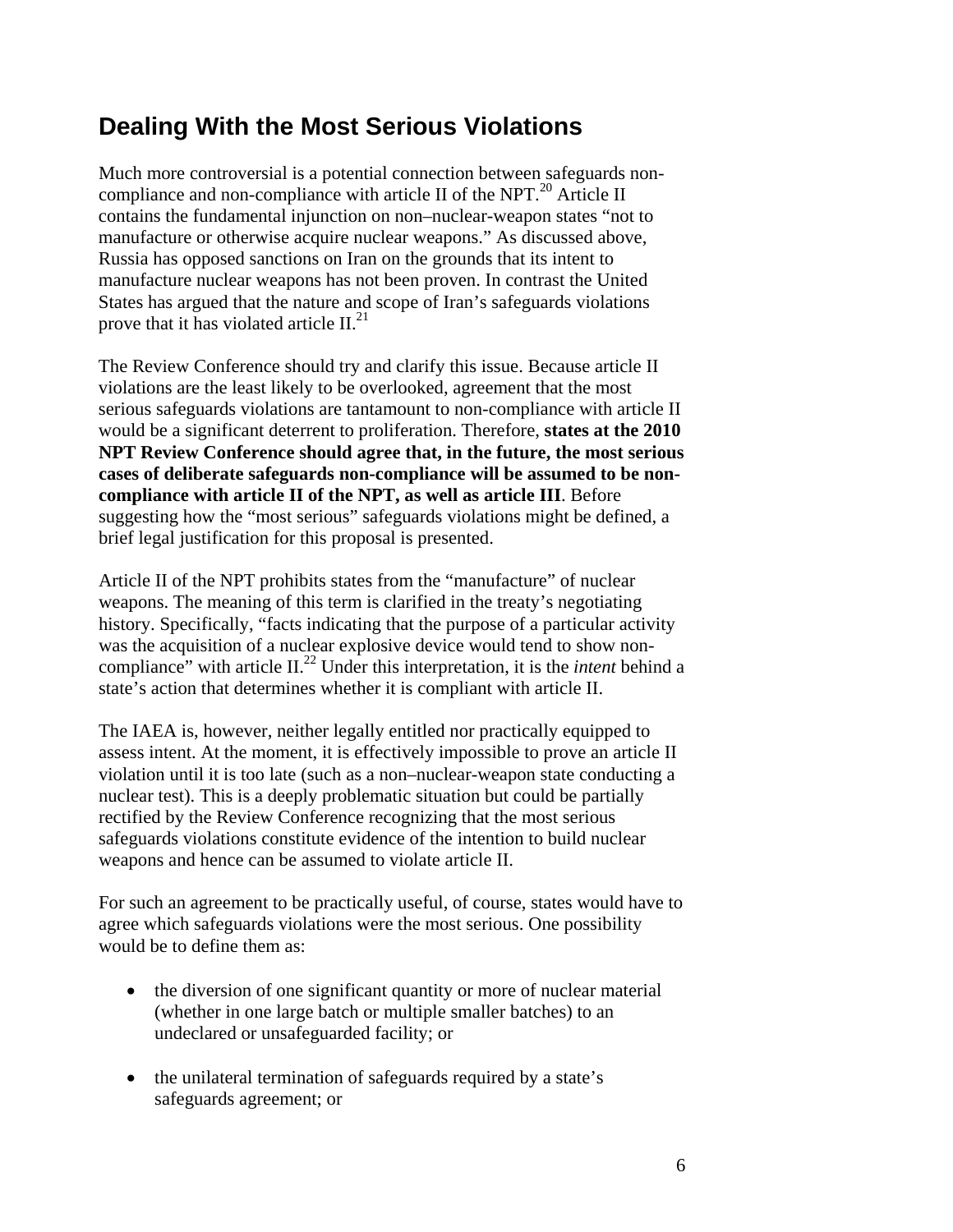• the failure to declare the construction of an undeclared uranium enrichment or plutonium reprocessing facility.

Apart from withdrawing from the NPT (another important issue for the Review Conference to address), it is hard to envisage a proliferator manufacturing nuclear weapons without taking one of these steps. In fact, if history is a guide, then the third route—acquiring fissile material illegally by setting up a dedicated clandestine production facility—is the most likely. This was the path being pursued by at least four of the five non–nuclear-weapon states that were found in non-compliance with their safeguards obligations (the DPRK, Iran, Iraq, and Libya).<sup>23</sup> Small, clandestine centrifuge facilities, which probably pose the single most significant proliferation threat today, are exceptionally difficult to detect. Given that it is not certain that a state developing such a facility will be detected, effective deterrence relies on the consequences of being caught being great. For this reason, it is particularly important that the construction of undeclared enrichment or reprocessing facilities constitute an article II violation.

### **Conclusion: Making Enforcement Fairer and Tougher**

Non-compliance with safeguards is a real and pressing problem. It threatens the long-term sustainability of the nonproliferation regime and is, therefore, a crucial topic for the 2010 NPT Review Conference to address. It is also a promising subject to tackle because it would impose no further constraints on non–nuclear-weapon states that are abiding by their obligations. On the contrary, it would enhance their security.

Developing a successful strategy for responding to non-compliance will require a long-term, ongoing process. The key is to develop country-neutral rules.

Today, the response to non-compliance depends as much on the state that is involved as on what it did. This is unfortunate as it erodes willingness to participate in enforcement actions. A fairer approach, and its advantages, have been well summarized by former IAEA Deputy Director General for Safeguards, Pierre Goldschmidt:

Before the next crisis occurs generic procedures for responding to noncompliance should be discussed and agreed upon. With a "veil of ignorance" about which states might be involved, such discussions should be easier and less acrimonious than in the heat of a crisis. Moreover, agreement upon a set of standard responses to be applied even-handedly to any state found in noncompliance—regardless of its allies—would significantly enhance the credibility of the nonproliferation regime. $^{24}$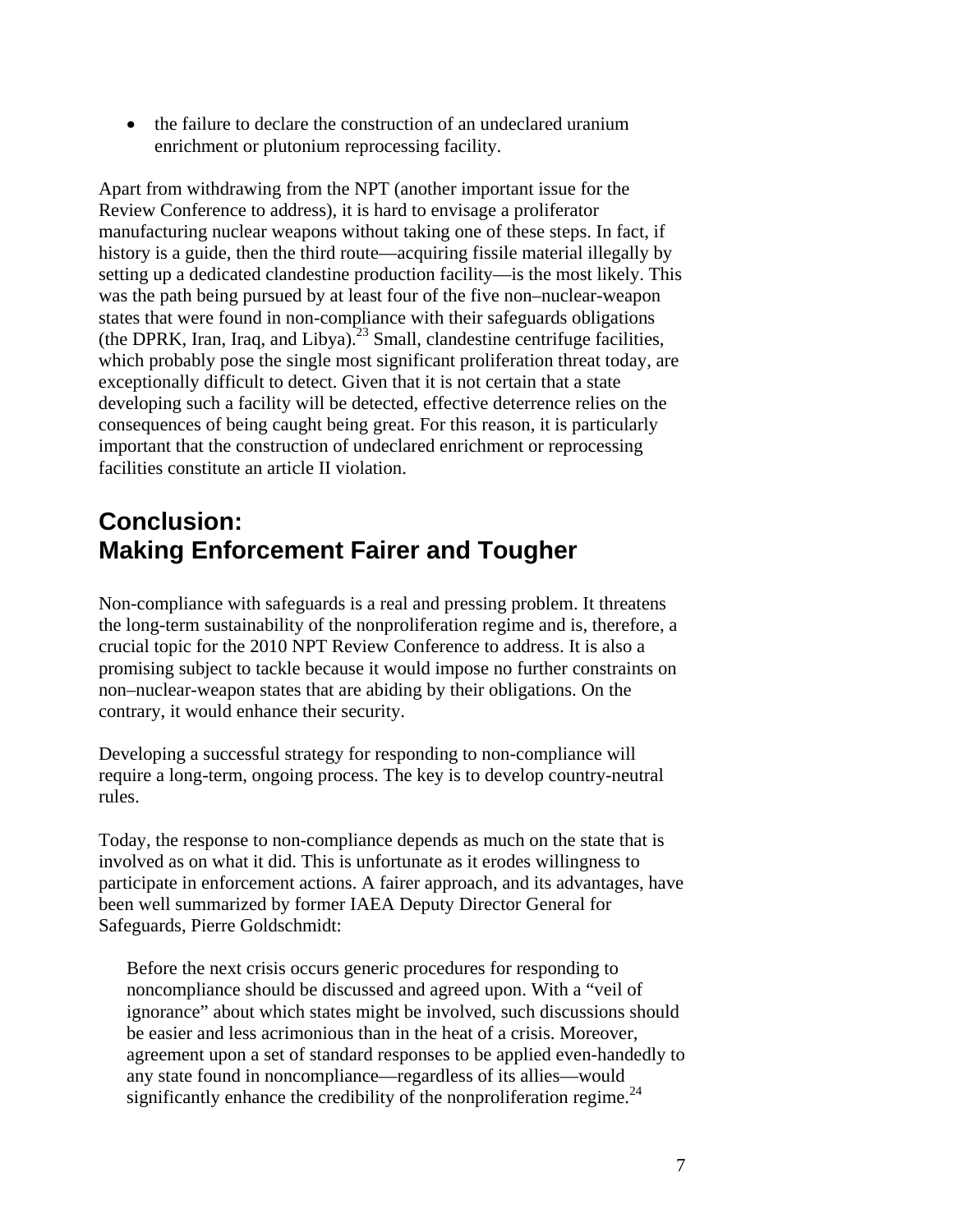The proposals advocated in this study advance that agenda. By equating safeguards non-compliance to NPT non-compliance, they make it harder for the international community to overlook a state that has broken the rules whichever state is involved and whoever its friends are. In addition, because these proposals relate specifically to *future* safeguards violations, they cannot be accused of "moving the goal posts" for past cases of non-compliance—the Iranian case, in particular.<sup>25</sup> This neutrality should be an attractive feature to those states that worry about the health of the nonproliferation regime but are also concerned by a history of discriminatory enforcement practices.

Many of the same states say that they have opposed tougher enforcement actions in the past because of another form of discrimination—discrimination between states that have nuclear weapons and those that do not. As the former renew their commitment to pursue the abolition of nuclear weapons, the latter should show that their words were more than just rhetoric by using the Review Conference to strengthen the NPT's system of enforcement. Doing so could help catalyze the virtuous circle of disarmament and nonproliferation that almost all states say they want to create.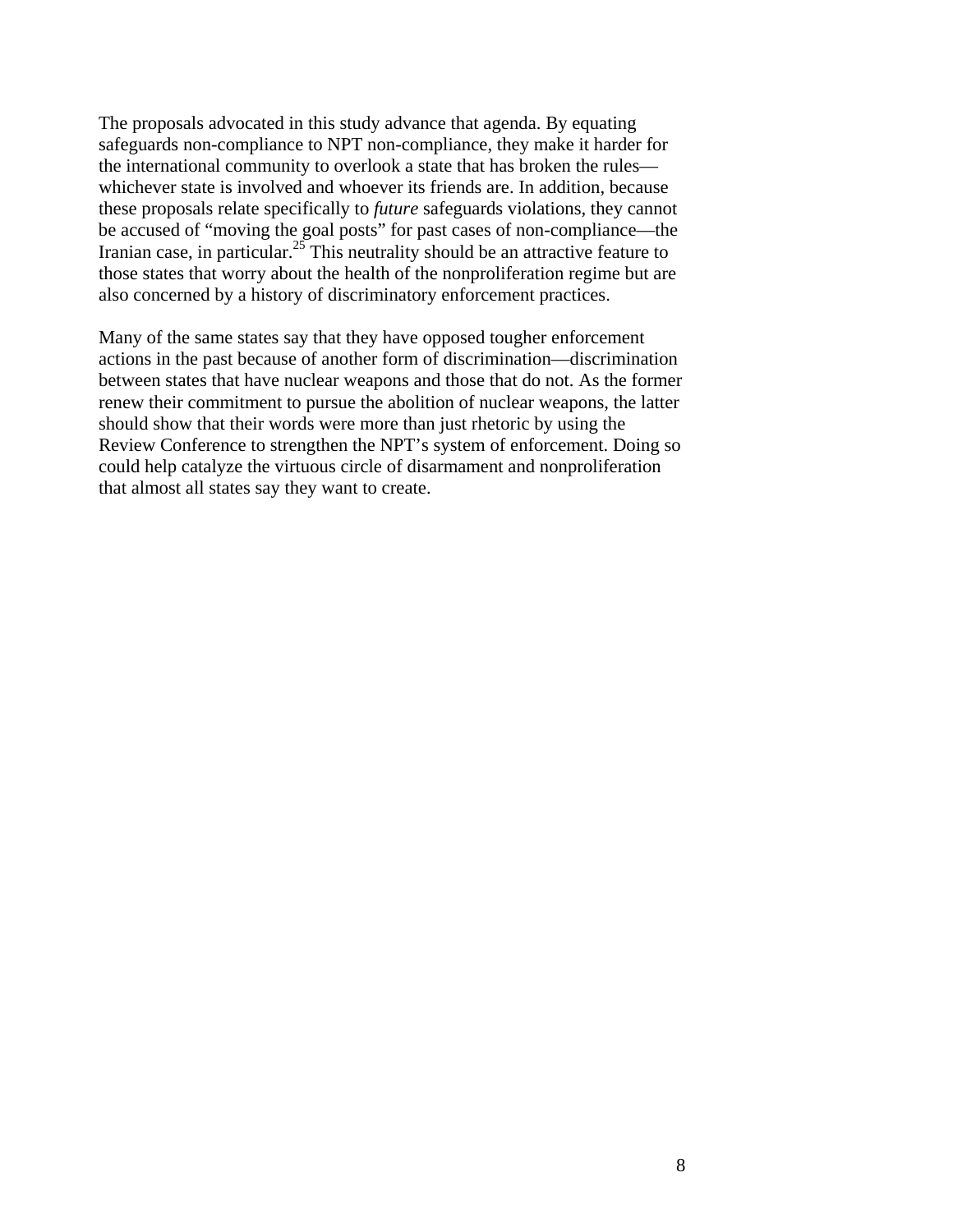#### **Notes**

<sup>1</sup> The IAEA Board of Governors is under a legal obligation to refer non-compliance to the Security Council. In the event that a state cooperates fully and proactively with the IAEA in rectifying non-compliance, the Board of Governors can—as it did in the cases of Libya and Romania—refer the state to the Security Council "for information purposes only." Legally (if not politically), however, the Security Council still has full freedom of action.

 $2^2$  The experience with Iran reveals a second problem, that of building consensus on the Board to refer a state to the Security Council in the first place. See Pierre Goldschmidt, "Exposing Nuclear Non-Compliance," *Survival*, vol. 51, no. 1, February-March 2009, pp. 143–164, http://www.carnegieendowment.org/files/goldschmidt\_survival20090201.pdf.

 $\frac{3}{3}$  George Perkovich, "Abolishing Nuclear Weapons: Why the United Sates Should Lead," Policy Brief no. 66, Carnegie Endowment for International Peace, October 2008, http://www.carnegieendowment.org/files/abolishing\_nuclear\_weapons.pdf.

<sup>4</sup> For an important study of other ideas see Pierre Goldschmidt, "Concrete Steps to Improve the Nonproliferation Regime," Carnegie Paper no. 100, Carnegie Endowment for International Peace, April 2009,

http://www.carnegieendowment.org/files/improve\_nonpro\_regime.pdf.

 $\overline{\text{S}}$  The IAEA General Conference has adopted an annual resolution "requesting" states to accept the Additional Protocol. This is, however, a far step from making it mandatory. <sup>6</sup> See http://www.iaea.org/NewsCenter/News/2004/south\_korea.html.

 $7$  The Board did express "serious concern," but the failure to find the Republic of Korea in non-compliance made this statement look more like window dressing than a genuine rebuke. For a discussion of why a finding of non-compliance would have been merited see Goldschmidt, "Exposing Nuclear Non-Compliance."

<sup>8</sup> The grounds used by the United States for assessing the severity of non-compliance are set out in Department of State, "Adherence to and Compliance with Arms Control, Nonproliferation and Disarmament Agreements and Commitments," August 2005, pp. 66–69, http://www.state.gov/documents/organization/52113.pdf. For an alternative framework see James M. Acton, "The Problem with Nuclear Mind Reading," *Survival*, vol. 51, no. 1, February-March 2009, pp. 130–134,

http://www.carnegieendowment.org/files/acton\_survival20090201.pdf.

 $9^9$  See, for example, "Excerpt from the Record of the 1094th Meeting of the Board of Governors," GOV/OR.1094, March 13, 2004,

http://www.iranwatch.org/international/IAEA/iaea-boardmeetingexcerpts-031304.pdf. This debate is fairly typical in that Non-Aligned Movement states make general calls for cooperation with the IAEA while avoiding specific reference to Iran's safeguards violations. In contrast, Western states tend to discuss, in depth, the specific violations and their severity. See also Tanya Ogilvie-White, "International Responses to Iranian Nuclear Defiance: The Non-Aligned Movement and the Issue of Non-Compliance," *European Journal of International Law*, vol. 18, no. 3, 2007, pp. 453–476.<br><sup>10</sup> For example, Michael Spies, "Limits on the Non-Proliferation Regime—And why

Multilateralism is the Only Solution," The Nuclear Non-Proliferation Treaty: A Legal Framework in Crisis?, American University International Law Review Annual Conference, February 9, 2006, http://lcnp.org/disarmament/AU2006IranRemarks.htm.<br><sup>11</sup> The term "diversion" is only defined in INFCIRC/26, the very first safeguards document.

There it is defined to include the use of nuclear materials, facilities or equipment "in violation of any … condition prescribed in the agreement between the Agency and the State...." Under this definition reporting failures certainly constitute a diversion. IAEA, "The Agency's Safeguards," INFCIRC/26, March 30, 1961,<br>http://www.jaea.org/Publications/Documents/Infcircs/Others/infcirc26.pdf.

 $\frac{12}{12}$  Personal communications, former U.S. diplomats and Russia analyst. See also "Block on Iran Sanctions: Russia Demands Proof of Hidden Program," *International Herald Tribune*, April 22, 2006, http://www.iht.com/articles/2006/04/21/news/russia.php; "Ahmadinejad Declares Victory in Nuclear Dispute," *Times Online*, December 5, 2007, http://www.timesonline.co.uk/tol/news/world/us\_and\_americas/article3004070.ece.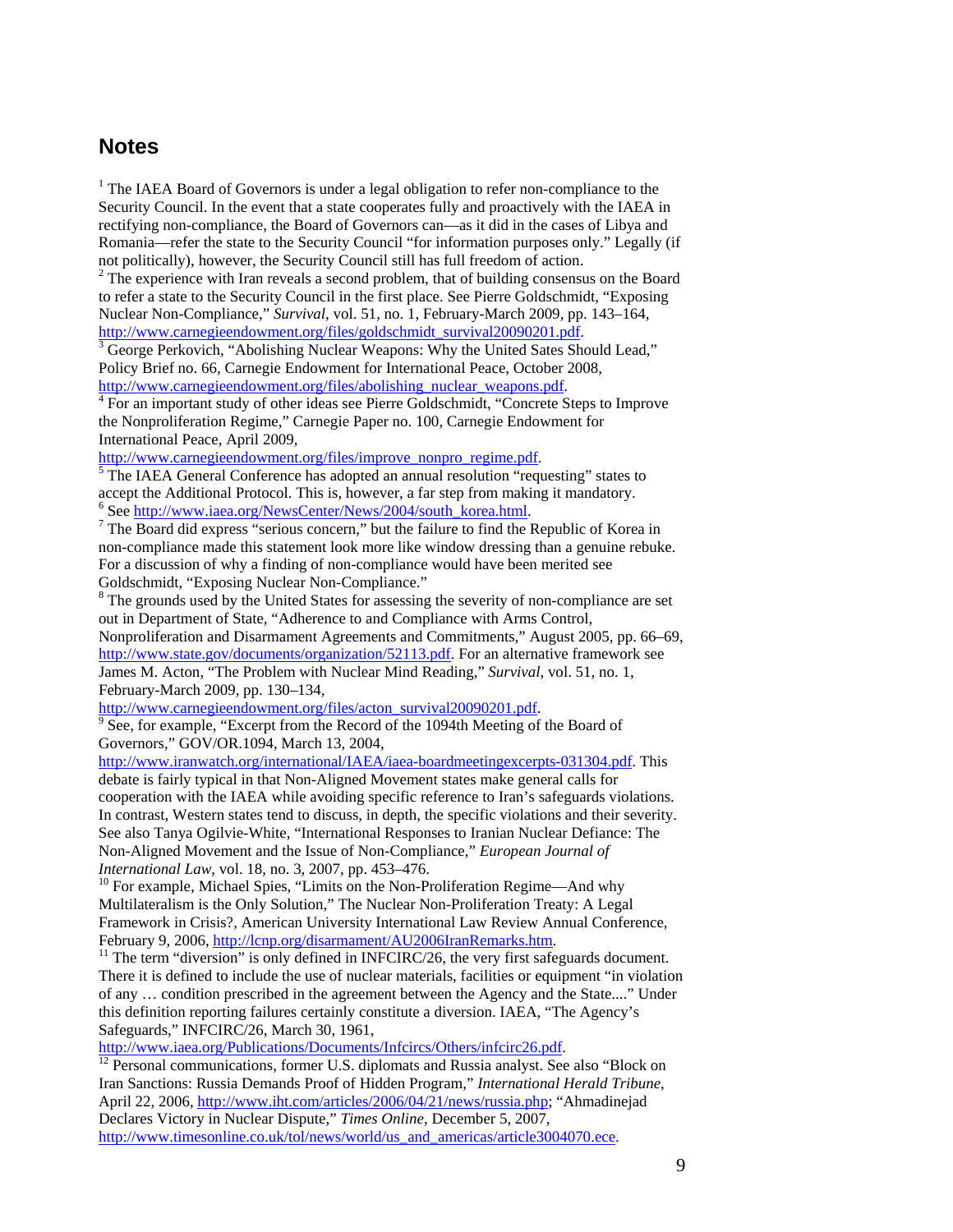<sup>13</sup> Alexei G. Arbatov, "The Inexorable Momentum of Escalation" in Patrick M. Cronin, ed., *Double Trouble: Iran and North Korea as Challenges to International Security* (Westport, CT: Praeger, 2007), p. 65.

<sup>14</sup> Personal communication, Christopher Ford, former U.S. Special Representative for Nuclear Nonproliferation.

<sup>15</sup> This difference is acknowledged by the United States in Department of State, "Adherence to and Compliance with Arms Control, Nonproliferation and Disarmament Agreements and Commitments," p. 67, although the circumstances in which the United States believes that safeguards non-compliance would not constitute article III non-compliance are not elaborated. 16 NPT, Article III.

<sup>17</sup> International Atomic Energy Agency, "The Structure and Content of Agreements Between the Agency and States Required in Connection with the Treaty on the Non-Proliferation of Nuclear Weapons," INFCIRC/153 (Corrected), June 1972,

http://www.iaea.org/Publications/Documents/Infcircs/Others/infcirc153.pdf, para. 28. My italics.

 $18$ Acton, "The Problem with Nuclear Mind Reading," pp. 121–126.

<sup>19</sup> "Final Document," 2000 Review Conference of the Parties to the Treaty on the Non-Proliferation of Nuclear Weapons (volume 1), NPT/CONF.2000/28 (Parts I and II), New York, 2000, p. 8, http://www.un.org/disarmament/WMD/Nuclear/2000-NPT/pdf/FD-

Part1and2.pdf.<br><sup>20</sup> Paul K. Kerr, "Iran's Nuclear Program: Tehran's Compliance with International Obligations," Congressional Research Service, R40094, December 4, 2008,

http://www.fas.org/sgp/crs/nuke/R40094.pdf.<br><sup>21</sup> Department of State, "Adherence to and Compliance with Arms Control, Nonproliferation and Disarmament Agreements and Commitment," pp. 72–80.

<sup>22</sup> Quoted in full in Mohamed I. Shaker, *The Nuclear Non-Proliferation Treaty: Origin and Implementation 1959–1979*, vol. 1 (New York: Oceana Publications, 1980), p. 251.

<sup>23</sup> There are few details of the fifth case, Romania, in the public domain.<br><sup>24</sup> Goldschmidt, "Concrete Steps to Improve the Nonproliferation Regime," p. 18.

 $^{25}$  Of course, any future finding of non-compliance with regard to Iran (related, perhaps, to

renewed refusals to facilitate inspector access to Arak) would be covered by these proposals.